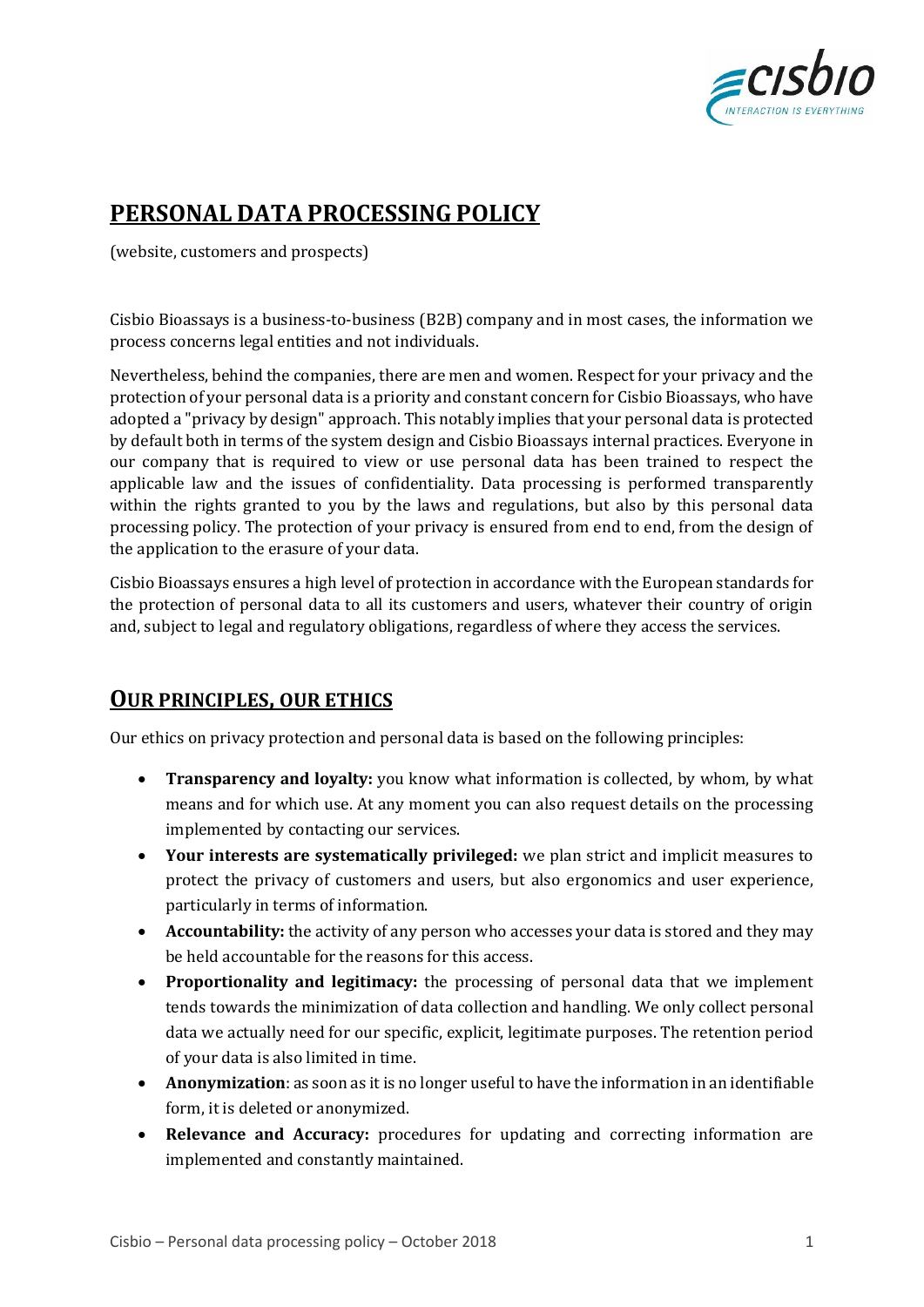• **Security and Privacy:** we take all the necessary precautions regarding the nature of the data and the risks presented by processing to preserve the security of the data and, in particular, to prevent it from being distorted, damaged, or that unauthorized third parties gain access to it.

## **WHAT ARE WE TALKING ABOUT?**

## **Personal data (PD):**

**Personal data is any information relating to an identified or identifiable natural person** (hereinafter referred to as the "data subject"); deemed to be an "identifiable natural person" **a natural person who can be identified, directly or indirectly,** in particular by reference to an identifier such as a name, an identification number, location data, on-line identifier or to one or more factors specific to their physical, physiological, genetic, mental, economic, cultural or social identity.

## **Data processing:**

Private data processing includes **any operation or group of operations carried out or not by automated processes and applied to data or groups of personal data,** such as the collection, recording, organization, structuring, preservation, adaptation or modification, extraction, consultation, use, communication by transmission, distribution or any other form of provision, reconciliation or interconnection, limitation, erasure or destruction.

## **Data controllers:**

The data controller **is the natural or legal person**, public authority, service or other body, **who controls the procedures and purpose of data usage alone or jointly with others.**

## **Data processor:**

The data processor is the natural or legal person, public authority, service or other body that processes personal data on behalf of the controller.

## **Data recipients:**

The data recipient is the **natural or legal person, public authority, service or other body that receives personal data, whether a third party or not**. However, public authorities which may receive personal data in the course of a particular fact-finding mission in accordance with Union law or the law of a Member State shall not be considered as recipients; the processing of these data by the public authorities in question complies with the applicable data protection rules according to the purposes of the processing.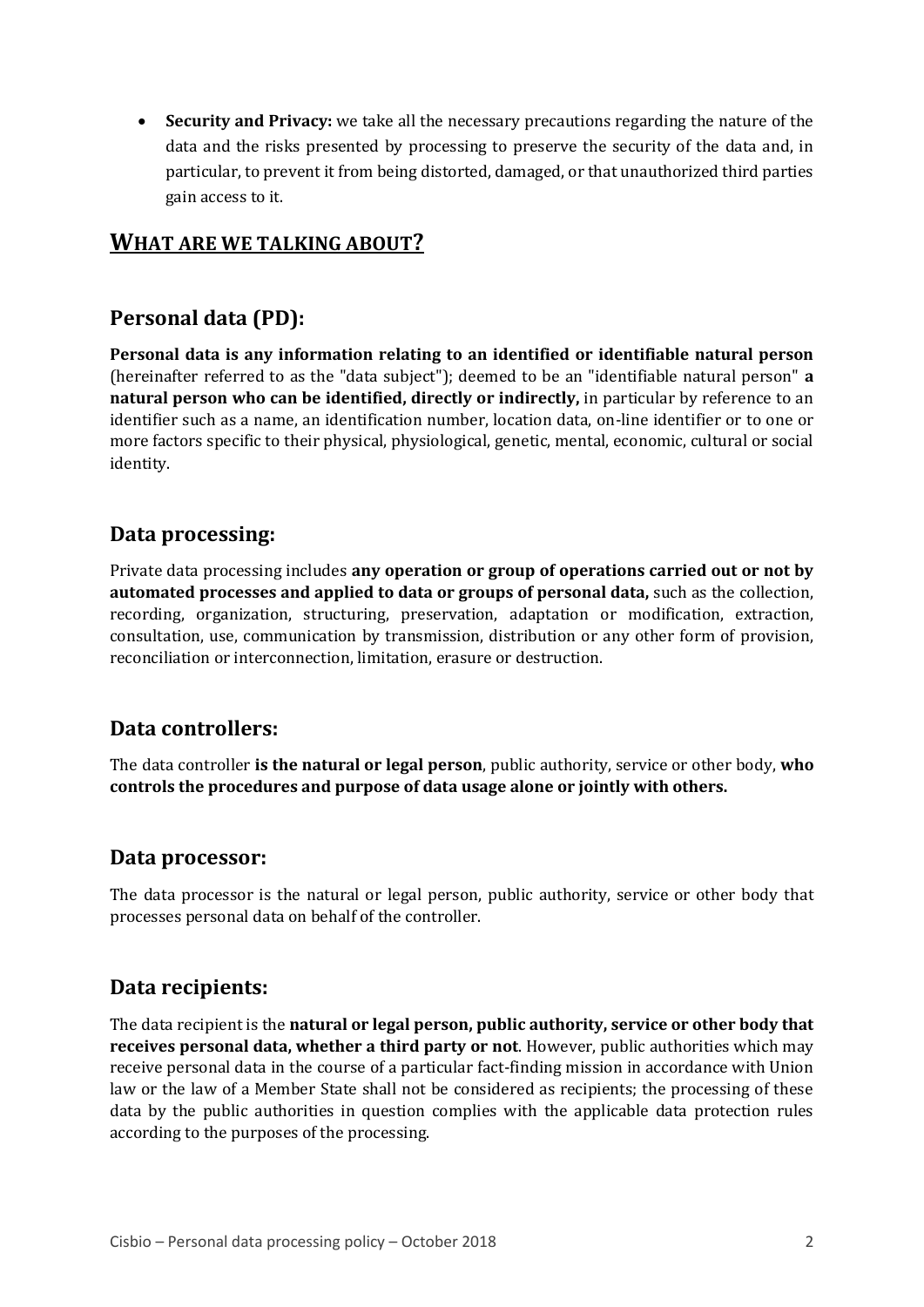## **Data subject consent:**

In the context of the PD rights, consent refers to **free, specific, informed and unambiguous demonstration of the will by which the data subject accepts, by a statement or by a clear positive act, that the personal data concerning them are processed.**

#### **Sensitive personal data/PD specific categories:**

Sensitive data means personal data consisting of information as to the data subject's **racial or ethnic origin, political opinions, religious or philosophical beliefs or trade union membership, as well as the processing of genetic data, biometric data for the purpose of uniquely identifying a natural person, health data or data concerning sex life or the sexual orientation**.

## **Storage limitation:**

Storage limitation consists in **marking PD in order to limit their future processing.**

## **Supervisory authories:**

France's specific case: the Commission Nationale de l'Informatique et des Libertés (CNIL) is the independent administrative authority which ensures application of the legislation on personal data – [www.cnil.fr](http://www.cnil.fr/) – We remind you that you have the right to lodge a complaint with this supervisory authority.

Some European and non-European countries have their equivalent agency which supervises the application of GDPR. We recommend to contact them for any question related to GDPR.

## **TRANSPARENCY:**

Cisbio Bioassays takes all the necessary measures so that you are informed in the most complete, but also the most intelligible way possible:

- on essential features for processing your PD;
- on the existence and conditions of exercise of your rights of access and rectification;
- on the existence and manner of exercising your "right to be forgotten";
- on the existence and manner of exercising your "right to storage limitations";
- on your right to be notified with respect to rectification or deletion of personal data or storage limitation;
- on the existence and manner of exercising your "right to data portability";
- on the existence and manner of exercising your "right to object to the processing of your PD;
- on the existence and manner in which you exercise your right not to be the subject of a decision based exclusively on automated processing.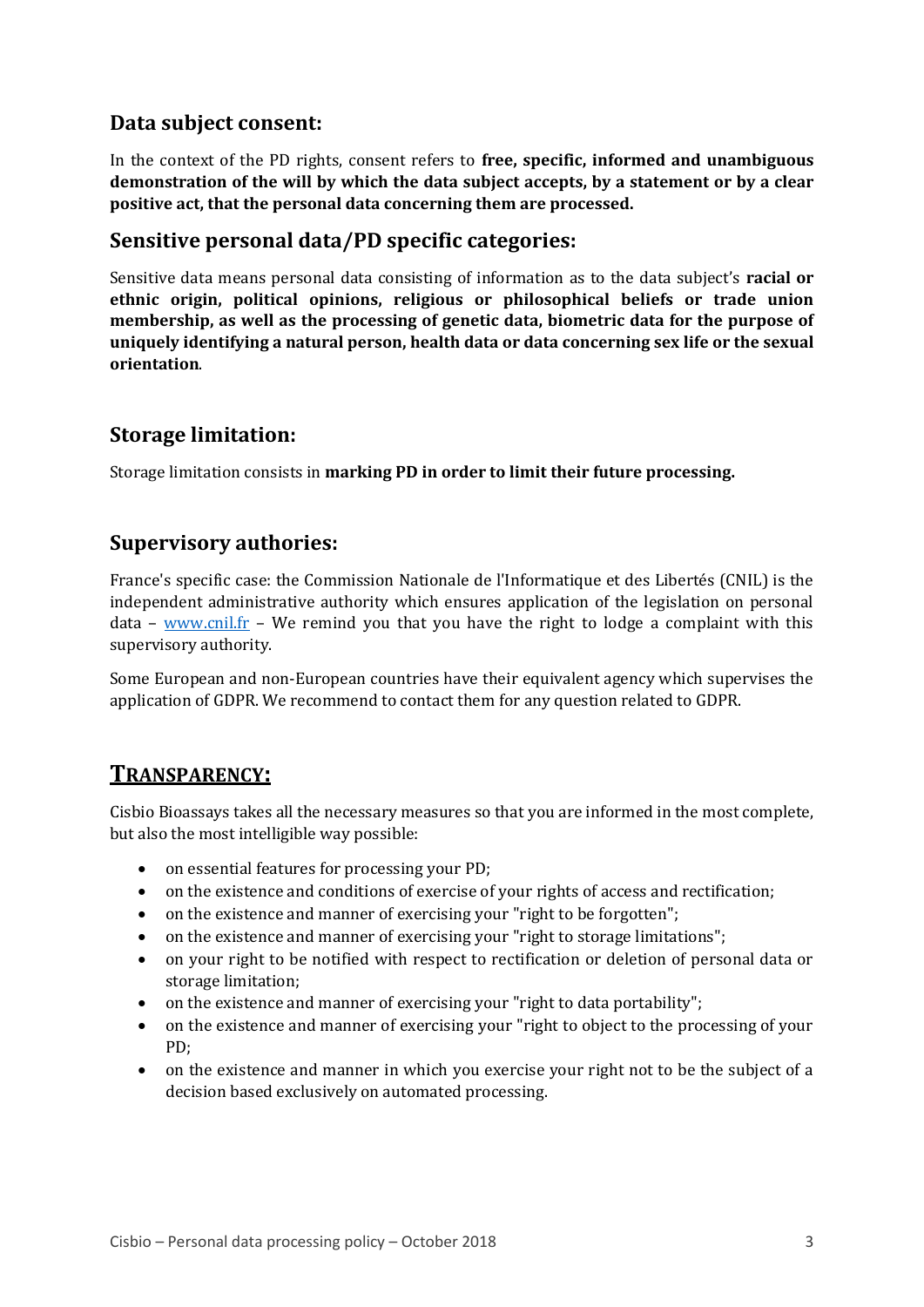# **WHO IS RESPONSIBLE FOR YOUR PERSONAL DATA?**

It is essential that we are able to account for the way we use your personal data.

In this context the data controller of PD processing that we implement is:

Cisbio Bioassays SAS Parc marcel Boiteux 30200 Codolet SIRET: 51995498600013 Represented by: Mr. Florent Monteleone

## **WHO TO CONTACT?**

Our data protection officer (DPO) is at your disposal. Feel free to contact them for any question relating to the protection of your personal data.

DPO contact information: Mr. Florent Monteleone, [DPO@cisbio.com](mailto:DPO@cisbio.com)

To exercise your right to data access and rectification please contact [DPO@cisbio.com](mailto:DPO@cisbio.com)

To exercise your right to data limitation please contact: [DPO@cisbio.com](mailto:DPO@cisbio.com)

To exercise your right to data portability please contact: [DPO@cisbio.com](mailto:DPO@cisbio.com)

To exercise your "right to be forgotten" please contact: [DPO@cisbio.com](mailto:DPO@cisbio.com)

To exercise your right to object please contact[: DPO@cisbio.com](mailto:DPO@cisbio.com)

## **WHAT IS YOUR PERSONAL DATA USED FOR?**

Cisbio Bioassays is aimed at professionals, it is essential to note that the data that concerns you and that we process is your professional data.

As a Cisbio Bioassays customer, we need certain information about you in the context of our business relationship management:

- contracts;
- orders;
- deliveries;
- invoices:

and

- for accounting and in particular the management of customer accounts;
- for loyalty programs;
- for the monitoring of customer relations, such as conducting satisfaction surveys, complaints management and after-sales service;
- for the selection of customers to conduct studies, surveys and product tests that do not appear except with your free, informed, specific and unambiguous consent of profiles likely to reveal sensitive data.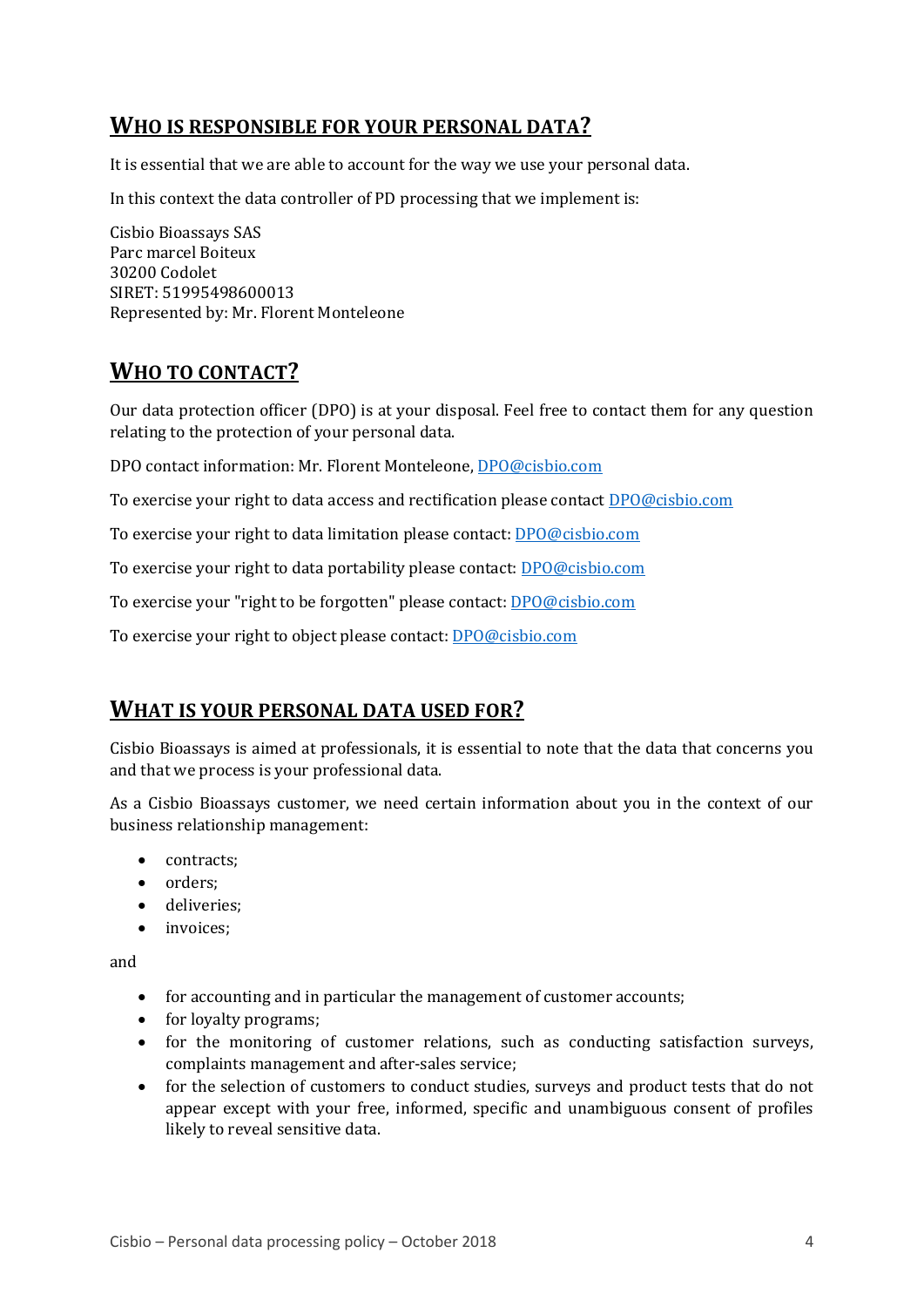In the context of business development we can use your data for:

- the management of technical prospecting operations (which includes technical operations such as standardization, enrichment and deduplication);
- the selection of people to carry out loyalty and prospecting actions, surveys, product testing and promotion. which do not appear except with your free, informed, specific and unambiguous consent of profiles likely to reveal sensitive data;
- conduct canvassing operations.

The data we process can also be used for:

- **the development of business statistics;** ;
- **the organization of promotional operations;**
- **The management of right of access, rectification and opposition requests;**
- **the management of unpaid bills and litigation,** provided that it does not relate to offences and/or does not entail an exclusion of the person from the benefit of a right, a service or a contract
- **Management of people's opinion** on products, services or content.

Finally, we discuss the connection data to measure the audience to our website.

## **CONSENT**

#### **Customers:**

As a customer we naturally need to know you, in order to prepare your orders, deliver them and invoice you. Your data is essential to the performance of our contractual obligations. In this context and in accordance with the General Data Protection Regulation (GDPR), French law and the CNIL Doctrine, as well as laws and agencies in place in other European countries, your consent is not required to process the data concerning you.

However, Cisbio Bioassays undertakes to inform you about the existence and essential characteristics for which your data is processed and to systematically put you in a position to exercise your rights, notably for the opposition, erasure and/or "right to be forgotten".

## **Prospects:**

Cisbio Bioassays is a Business-to-business (B2B) company and it only prospects you within the scope of your professional responsibilities. In this context and in accordance with the General Data Protection Regulation (GDPR), French law and the doctrine of the CNIL, as well as laws and agencies in place in other European countries, your consent is not required to process data concerning you.

However, Cisbio Bioassays undertakes to inform you about the existence and essential characteristics for which your data is processed and to systematically put you in a position to exercise your rights, notably for the opposition, erasure and/or "right to be forgotten".

We would like to remind you that, according to GDPR and the CNIL's doctrine, generic business addresses of the type (info@companyname.fr, contact@companyname.fr,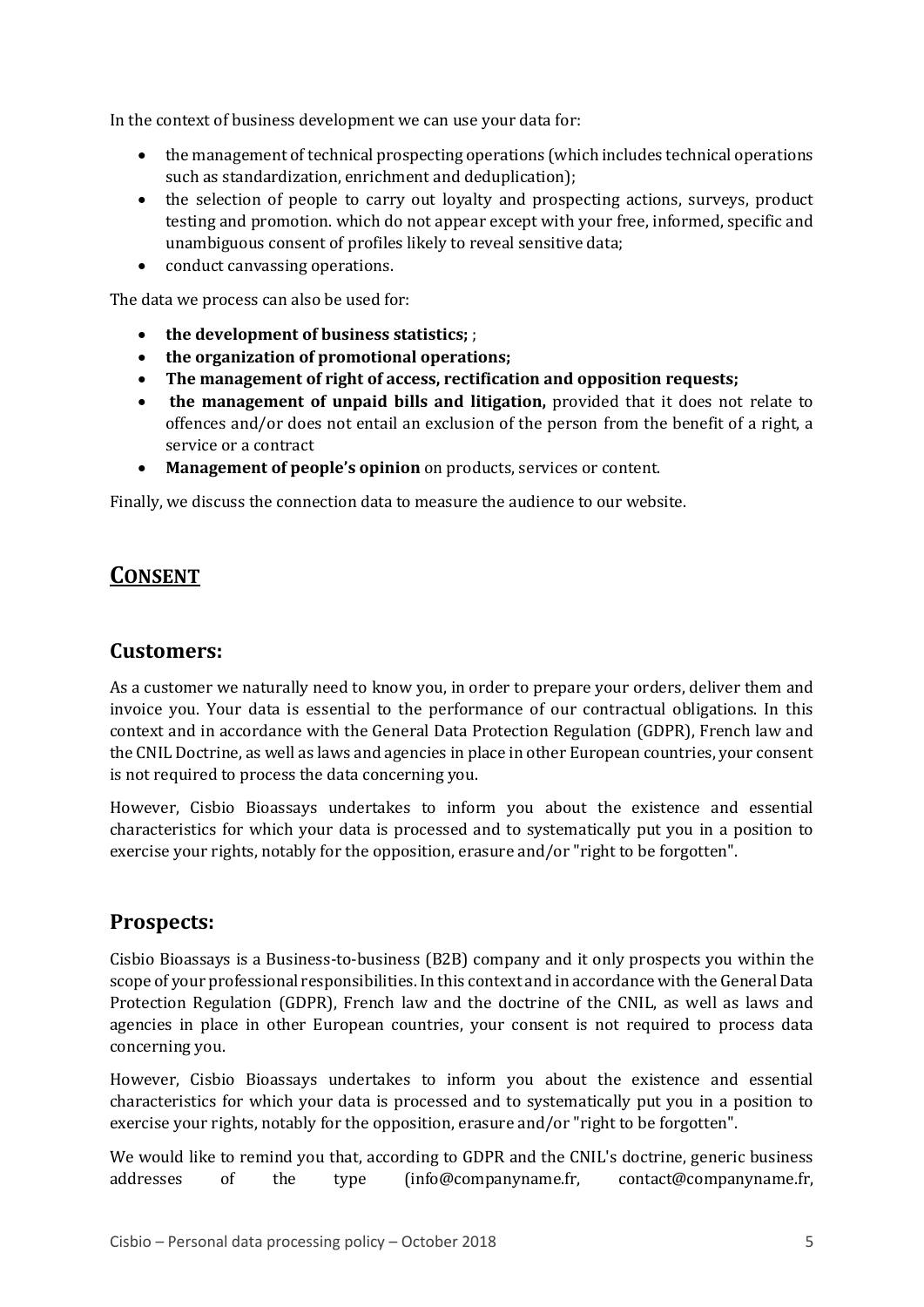order@companyname.fr) are the coordinates of legal entities and are not subject to the principle of consent.

Besides, your consent is always required whenever we collect email addresses or phone numbers used for direct marketing purposes and when this data is transferred to partners.

When you contact us via our website **www.cisbio.com** we collect your name and your email address so as to respond. In this context you may be required to consent to see your data processed in accordance with this policy. If you refuse, we will only use the data you have sent us for the purpose of responding to your request.

## **WHO HAS ACCESS TO YOUR DATA?**

Within the limits of their powers the people who work for Cisbio Bioassays will be able to access your data under the following conditions:

**- authorized company personnel:** marketing department, sales department, services responsible for customer relationship and prospecting, administrative services, logistical and IT services and their line managers.

- **authorized staff from the departments responsible for control:** the auditor, departments responsible for the internal control procedures, etc.

**- subcontractors authorized staff** when the contract signed between the subcontractors and the data controllers mentions the obligations incumbent on the subcontractors with regard to the protection of the security and confidentiality of the data and notably specifies the objectives to be reached.

Third parties to the company Cisbio Bioassays will be able to access your data in the following cases:

- **agencies, justice auxiliaries** and ministerial officers as part of their debt recovery mission.

- **the body in charge of managing the opposition list** to telephone canvassing.

**- partners, external companies or subsidiaries** of the same group of companies.

## **WHERE IS YOUR DATA STORED?**

Your data is processed in Hubspot, Salesforce and Agora (ERP) applications.

## **HOW LONG DO WE KEEP THE DATA?**

## **Principle:**

In principle, we only keep data that concerns you during the period strictly necessary for the management of the business relationship.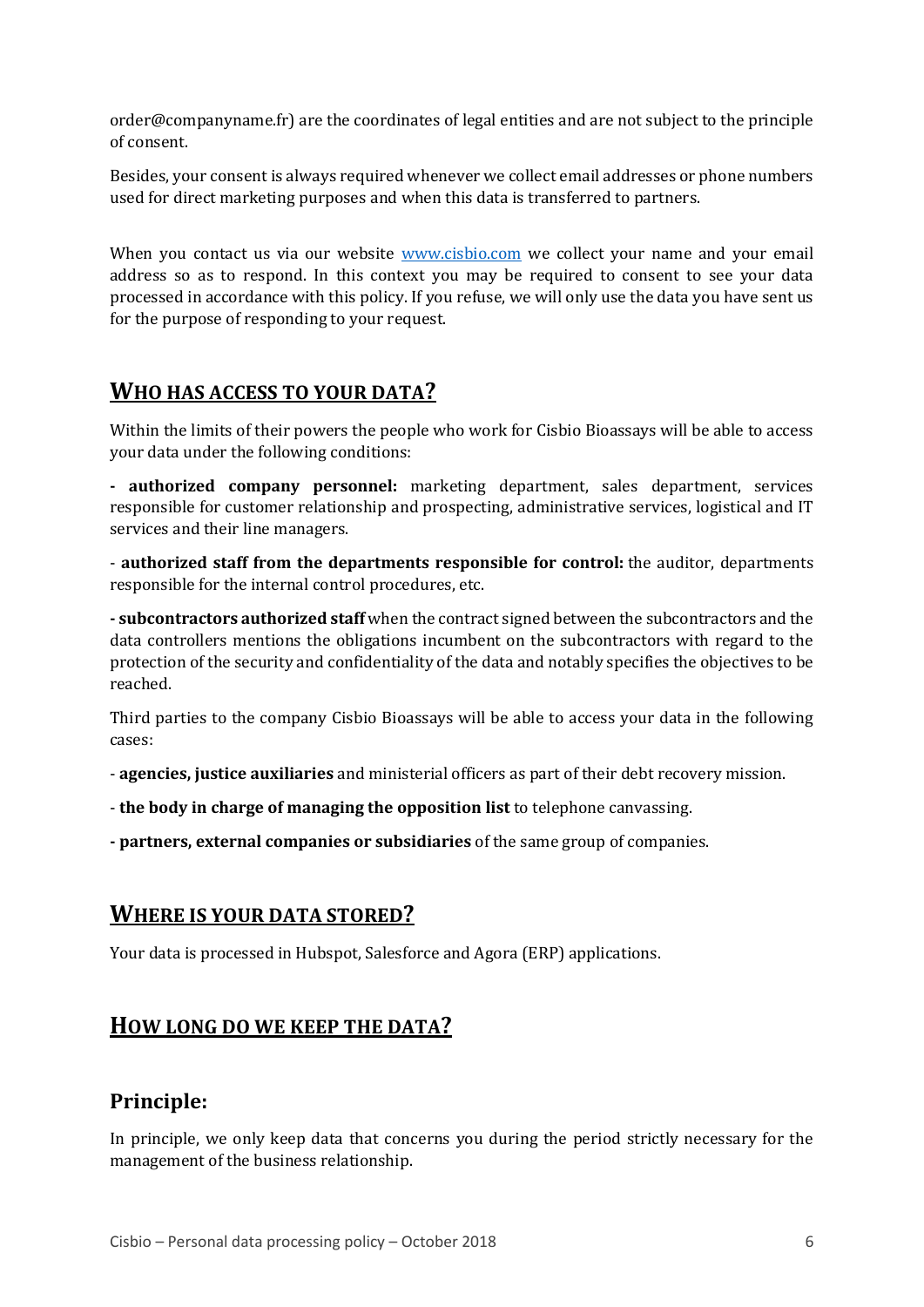| Data                                               | <b>Purpose</b>                                                                | The duration of<br>conversation                                                       |
|----------------------------------------------------|-------------------------------------------------------------------------------|---------------------------------------------------------------------------------------|
| <b>Client</b>                                      |                                                                               |                                                                                       |
| All data                                           | Customer account<br>management during a<br>business relationship              | The entire duration of the<br>contractual relationship                                |
| <b>Contract Execution</b>                          | Customer account<br>management, orders,<br>deliveries, invoicing,<br>payments | 10 years                                                                              |
| Identification and contact<br>(form on Cisbio.com) | Sending information about<br>our products and services                        | 5 years after the last<br>transaction - 10 years for the<br>company's mailing address |
| <b>Prospects</b>                                   |                                                                               |                                                                                       |
| All data                                           | Prospecting                                                                   | 3 years from last contact<br>without reply.                                           |

## **Evidence:**

The data used to establish proof of a law or a contract, or preserved under the compliance with a legal obligation may be subject to an intermediate archiving policy.

eyond the announced retention periods, irreversible anonymization does not prohibit the analysis or compilation of aggregated statistics.

## **Right of access, rectification and opposition:**

If you are not a customer, you data is kept in accordance with GDPR and the CNIL's doctrine for a period of three years. At the end of this period, we will contact you to find out if you wish to receive our messages or not.

If you apply for a right of access to the personal data that concerns you and that we process, we have the obligation to keep the information collected in this context for a period of one year.

If you send us a request for opposition or deletion of data concerning you, we are obliged to keep the information collected in this context for a period of three years.

## **Banking data:**

We delete this information when it is in our possession as soon as the payment is effective extended to the duration of a possible right of retraction.

If you paid with a credit card that is not in the name of a legal person, we keep information on the payment for 13 months if the card is immediate debit and 15 months if the card is deferred debit. We also keep the data that can only be used in the event of a transaction dispute in intermediate archive.

The visual pictogram is erased at the end of the transaction.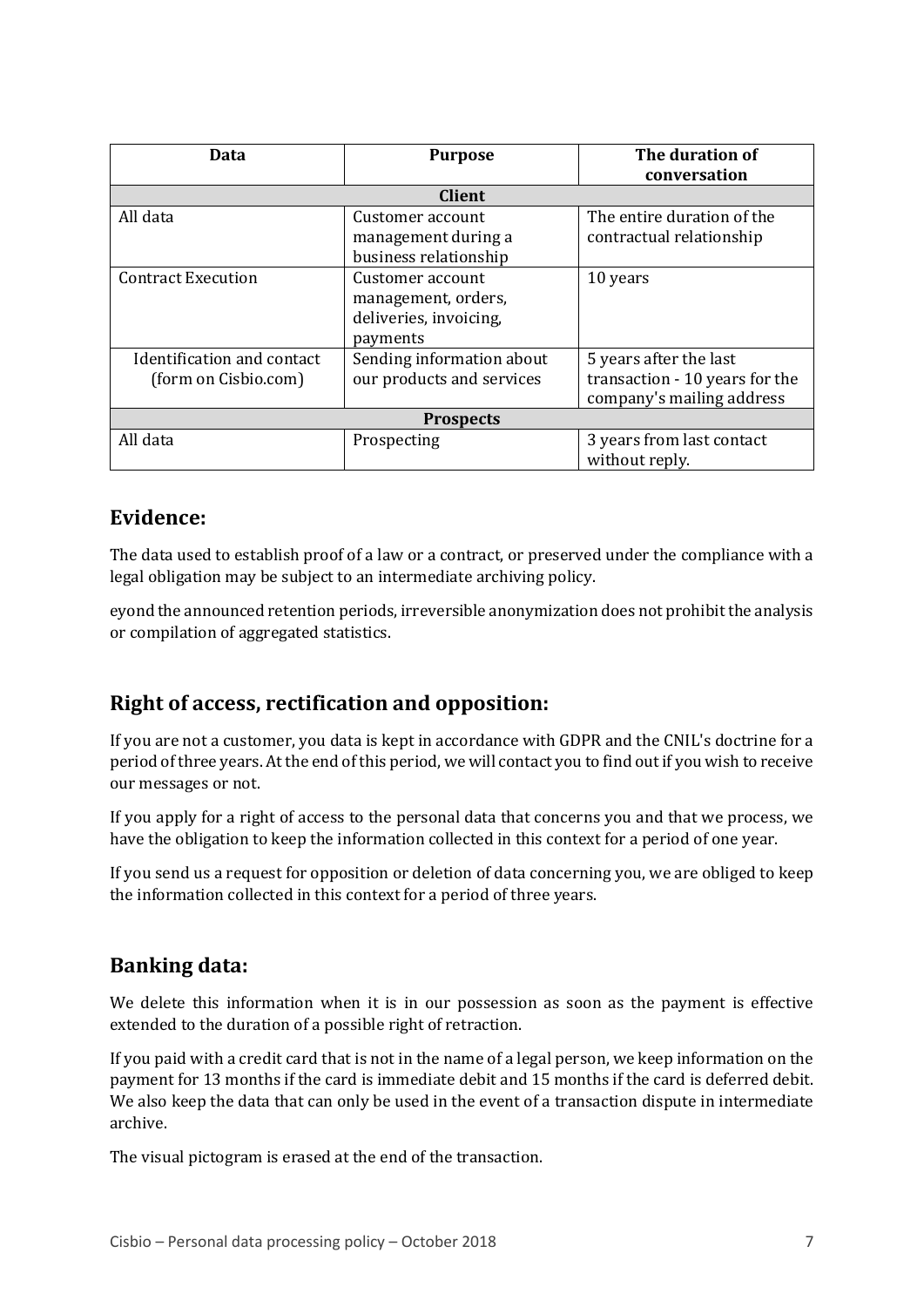Data relating to bank cards whose validity period has expired is automatically deleted.

#### **Web site audience measurement and "cookies":**

In the context of audience measurement of our website, we store data for a period of 13 months, this is not extended at each visit.

## **WHAT INFORMATION TO PROVIDE?**

Some information is required to provide the service requested. For example, we need to know your address to deliver our products or to respond to a request you have sent us. Sometimes, we may also have a legal obligation to store the data, for example for accounting purposes. In these contexts, if we do not have the information, we will not be able to answer your requests or respect our obligations.

However, If certain information is only incidental, you may refuse to allow the personal data concerning you to be processed without affecting our working relationship.

## **WHAT INFORMATION DO WE PROCESS?**

## **Identity:**

Title, surname, first names, address, telephone number (landline and/or mobile), fax number, email addresses, date of birth, internal processing code to identify the customer.

A copy of an identity document may be kept for the purpose of proving the exercise of a right of access, rectification or opposition or to fulfil a legal obligation.

## **Means of payment:**

Statement of postal or banking identity, check number, credit card number, credit card expiration date, visual cryptogram.

## **Transaction:**

Transaction number, purchase details, subscription of the goods or service purchased.

## **Monitoring of the business relationship:**

Requests for documentation, test requests, product purchased, service or subscription subscribed, quantity, amount, periodicity, delivery address, history of purchases and services, return of products, origin of the sale (salesperson, representative, partner, affiliate) or the order, correspondence with the customer and after-sales service, exchanges and comments from customers and prospects, person(s) in charge of the customer relationship.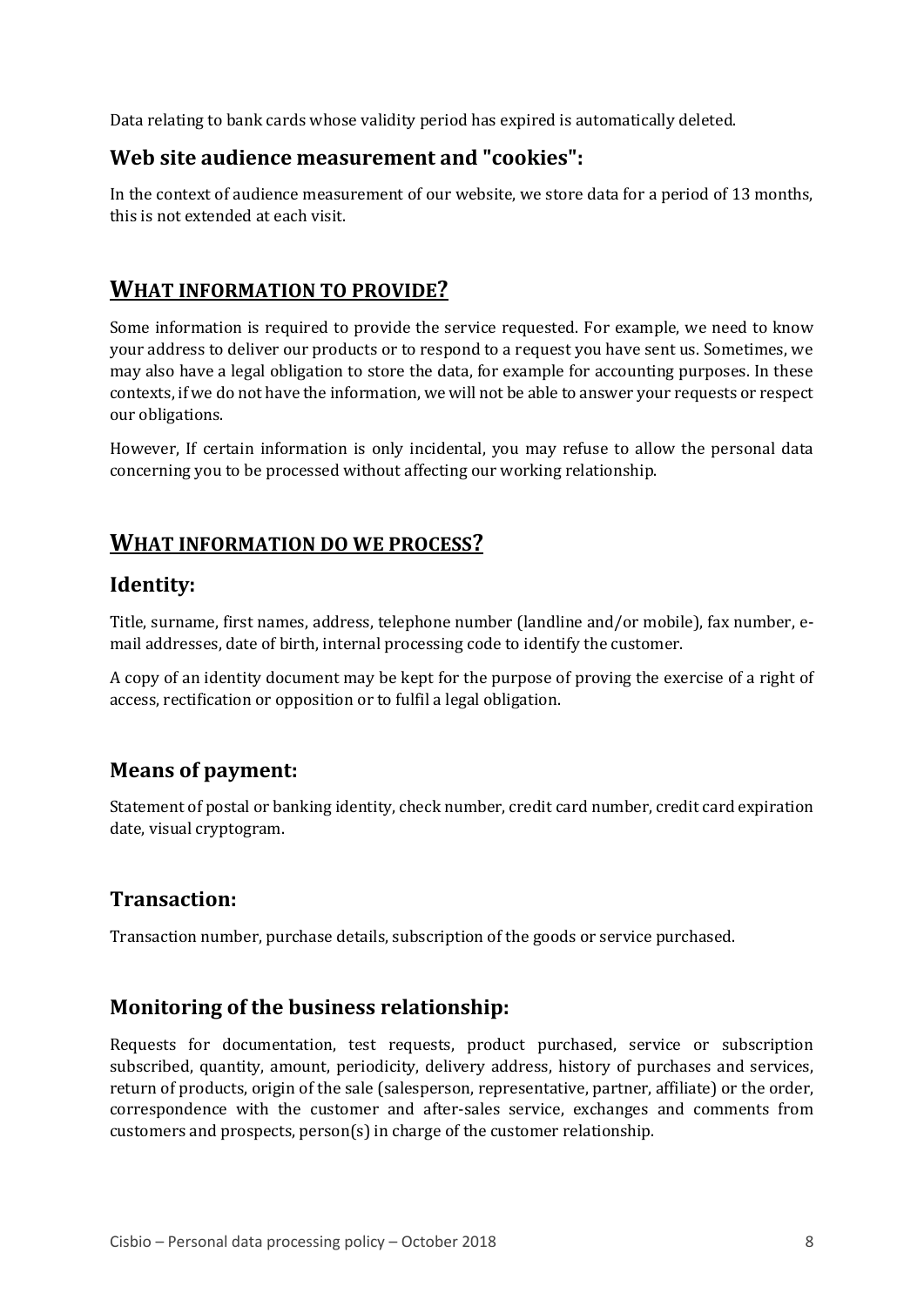## **Invoices:**

Payment terms, discounts granted, receipts, unpaid balances not resulting in exclusion of the person from the benefit of a right, a service or contract.

Information on loans (amount and duration, the lender's name) can also be processed in the event of financing of the order by credit

## **Loyalty, prospecting, study, survey, product testing and promotion, selection of people**:

We only process the above-identified information.

## **Data from the website:**

Connection data (date, time, internet address, visitor's computer protocol, page consulted).

When you contact us via our websit[ewww.cisbio.com](http://www.cisbio.com/) we collect your name and your email.

## **Data from "cookies".**

Some features of this site (sharing of content on social networks, direct playback of videos) rely on services offered by third-party sites. These features deposit cookies that allow these sites to track your browsing. These cookies are only deposited if you give your consent. You can inform yourself about the nature of the cookies deposited, accept or reject them either globally for the entire site and all services, or service by service.

For more information on "cookies" see *below.*

## **RIGHT OF ACCESS AND RECTIFICATION:**

You have the right to contact us to find out if we are processing or not processing your personal data.

From the moment we process your personal data you have the right to know:

- why we process this information;
- what data is used;
- who the recipients of these data are;
- where possible, for how long the information is processed;
- that you have the right to request rectification or deletion of personal data, or a limitation of the processing of your personal data, or the right to oppose such processing;
- the right to lodge a complaint with a supervisory authority.

For obvious security reasons, notably related to the risk of identity theft, you must prove your identity to exercise your rights of access and rectification.

To exercise these rights you must contact the DPO by sending an email t[o DPO@cisbio.com.](mailto:DPO@cisbio.com)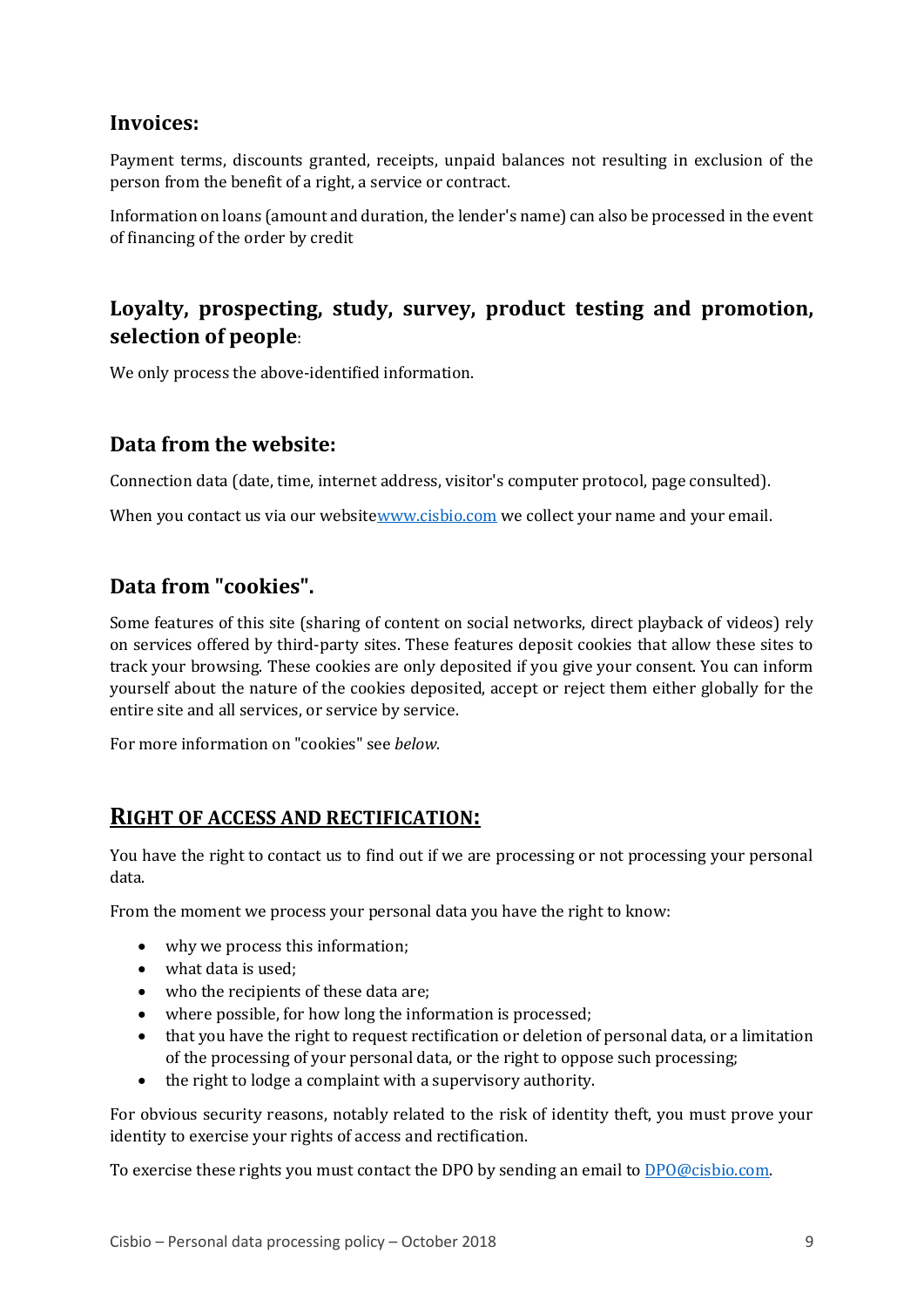# **RIGHT TO ERASURE, RIGHT OF OPPOSITION AND "RIGHT TO BE FORGOTTEN".**

You may request the erasure of your personal data if:

- the personal data is not necessary to the purpose for which it was collected or processed in another way;
- you withdraw your consent when it is required;
- if you object to data processing for legitimate reasons. However, in the context of direct marketing by electronic means, you do not have to justify legitimate reasons;
- the personal data has been unlawfully processed;
- erasure to comply with a legal obligation.

The right to be forgotten is then weighed against:

- the exercise of the right to freedom of expression and information,
- the respect of a legal obligation,
- reasons of public interest in the field of public health,
- the recognition, exercise or defense of a right in court,
- and archives in the public interest, for scientific or historical research purposes or for statistical purposes.

To exercise these rights you must contact the DPO by sending an email t[o DPO@cisbio.com.](mailto:DPO@cisbio.com)

## **RIGHT TO LIMITATION**

Limitation is the marking of stored personal data, in order to limit their future processing.

You can request data limitation if:

- the accuracy of the personal data is disputed by the data subject;
- the treatment is unlawful and the data subject opposes their erasure and instead requires the limitation of their use;
- the data controller no longer needs personal data for the purpose of processing but it is still necessary for the data subject to ascertain, exercise or defend legal rights;
- the data subject objected to the processing, during the verification as to whether the legitimate grounds pursued by the data controller take precedence over those of the data subject.

The data subject is informed by the controller of the lifting of the limitation.

If you believe you can benefit from the right to limitation you must contact the DPO by sending an email to [DPO@cisbio.com.](mailto:DPO@cisbio.com)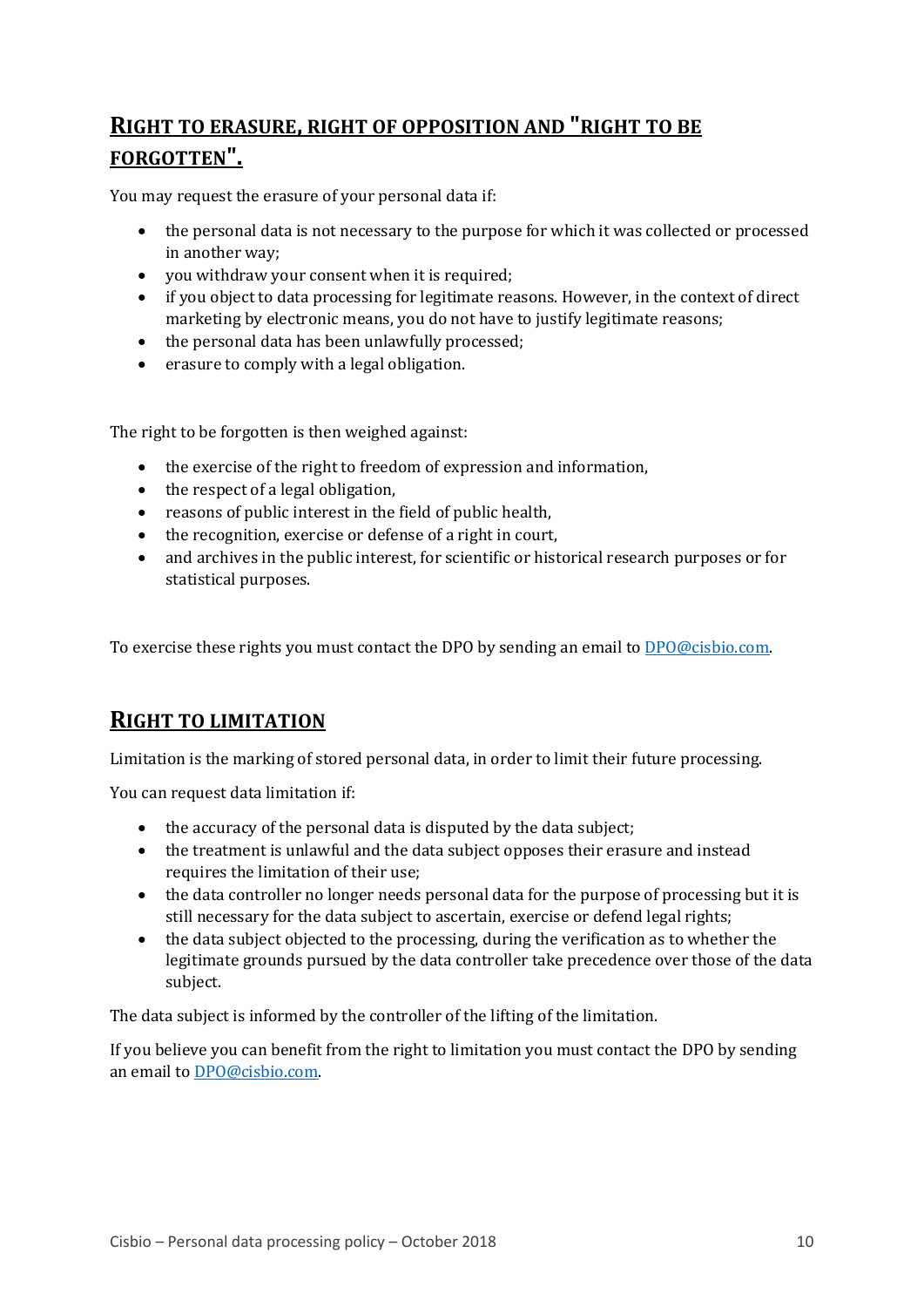# **DATA PORTABILITY**

You have the right to obtain the communication of your personal data in a structured, commonly used and machine readable format.

To exercise this right you must contact the DPO by sending an email to [DPO@cisbio.com.](mailto:DPO@cisbio.com)

# **COOKIES**

When browsing our website [https://www.cisbio.com,](https://www.cisbio.com/) your web browser may be required to create cookies. It is a text file (.txt) in which some information is stored, including your display preferences or your connection terminal (computer, smartphone, tablet, etc.). The objective is to facilitate and enhance your browsing experience on the site [https://www.cisbio.com.](https://www.cisbio.com/)

Sometimes third-party sites may implant "cookies" during the display of advertisements. "Cookies" are a tool commonly used on the internet and we are only responsible for cookies identified as originating fro[m https://www.cisbio.com.](https://www.cisbio.com/)

We make every effort to ensure that these third-party sites strictly respect your right to privacy and the laws and regulations in force.

You can always view and delete all cookies on your login terminal.

You can also configure your web browser to be notified as soon as a "cookie" is created, and set up automatic rules defining a specific policy regarding cookies.

## **Management of "cookies" in the main browsers**

In order to manage "cookies" in the main browsers, you must refer to their editor instructions:

• **Microsoft Internet Explorer**

[https://support.microsoft.com/en-us/help/17442/windows-internet-explorer-delete](https://support.microsoft.com/en-us/help/17442/windows-internet-explorer-delete-manage-cookies)[manage-cookies](https://support.microsoft.com/en-us/help/17442/windows-internet-explorer-delete-manage-cookies)

• **Microsoft Edge**

<https://privacy.microsoft.com/en-us/windows-10-microsoft-edge-and-privacy>

• **Apple Safari**

<https://support.apple.com/>

• **Google Chrome**

<https://support.google.com/chrome/answer/95647?hl=en&hlrm=en>

• **Mozilla Firefox**

<https://support.mozilla.org/en-US/kb/enable-and-disable-cookies-website-preferences>

• **Opera**

<https://help.opera.com/en/latest/security-and-privacy/>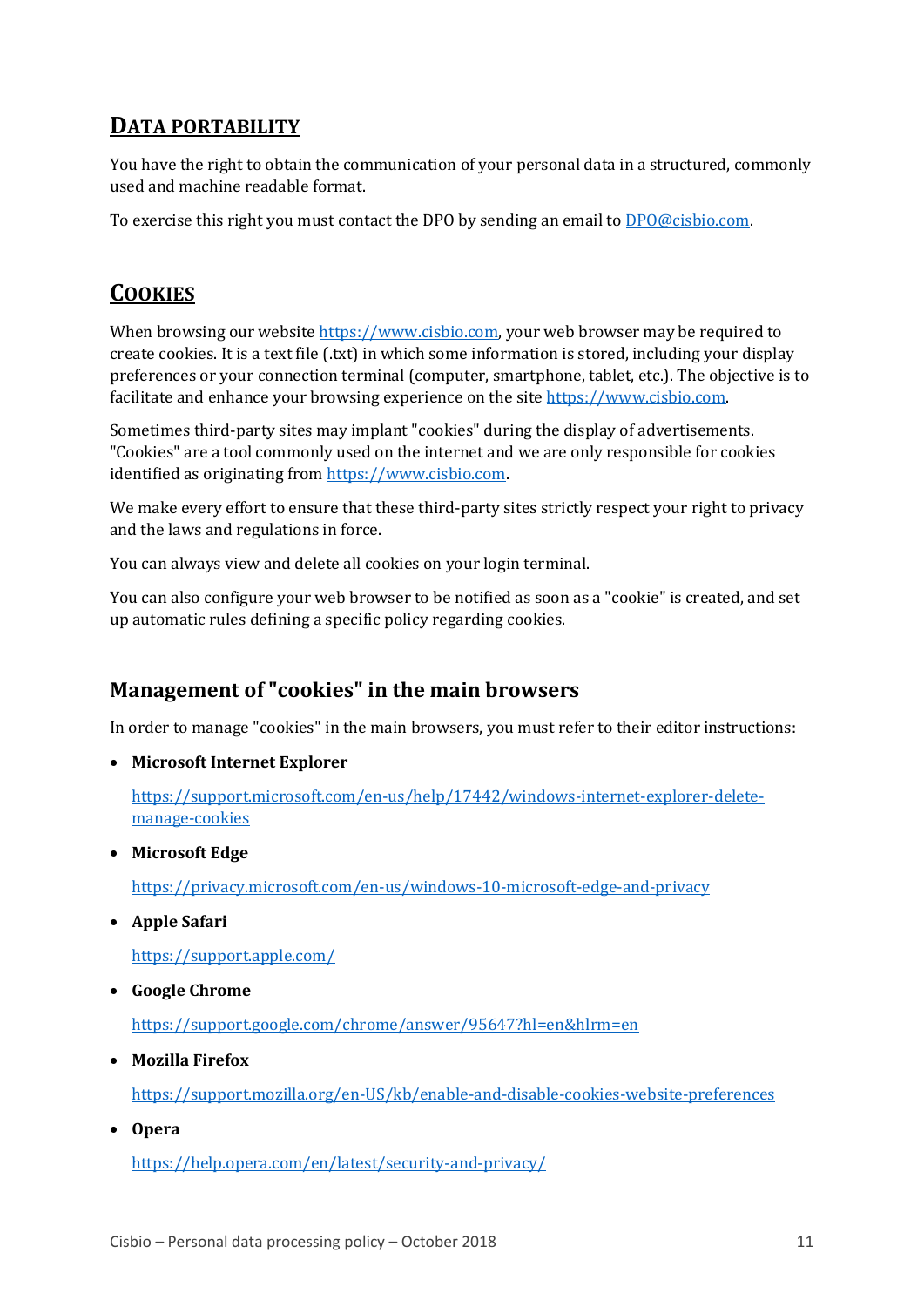# **Blocking trackers:**

First of all you can set your browser to disable tracking:

• **Microsoft Internet Explorer**

[https://support.microsoft.com/en-us/help/17479/windows-internet-explorer-11-change](https://support.microsoft.com/en-us/help/17479/windows-internet-explorer-11-change-security-privacy-settings)[security-privacy-settings](https://support.microsoft.com/en-us/help/17479/windows-internet-explorer-11-change-security-privacy-settings)

• **Microsoft Edge**

<https://privacy.microsoft.com/en-us/windows-10-microsoft-edge-and-privacy>

• **Apple Safari**

<https://support.apple.com/kb/PH11952>

• **Google Chrome**

<https://support.google.com/chrome/answer/114836>

• **Mozilla Firefox**

<https://support.mozilla.org/en-US/kb/how-do-i-turn-do-not-track-feature>

• **Opera**

<https://help.opera.com/Windows/12.10/fr/notrack.html>

Secondly, you can install free extensions to block the various trackers.

Some examples:

- DoNotTrackMe: a simple extension to block trackers.
- Disconnect: a very complete extension blocking trackers and offering advanced features.
- Ghostery: this powerful extension blocks trackers.
- Adblock: goes beyond the protection of privacy and systematically blocks advertisements, including non-personalized ones, before they appear in your browser. However, these ads participate in the financing of websites including those that offer free services to the user. Consequently, this solution is only recommended as a last resort.
- uBlock Origin: a simple extension blocking trackers and ads

## **Share or not share on social networks:**

When you visit websites that have social network buttons, they are informed of your visit. Consequently, if you do not want to share the website you are visiting, it is recommended that you block this tracking. The blocking of social network buttons such as Facebook, Twitter, etc. can be obtained using an open source free software extension: Privacy badger.

For more information regarding laws applicable in France, please visit the CNIL website:

<https://www.cnil.fr/fr/cookies-les-outils-pour-les-maitriser>